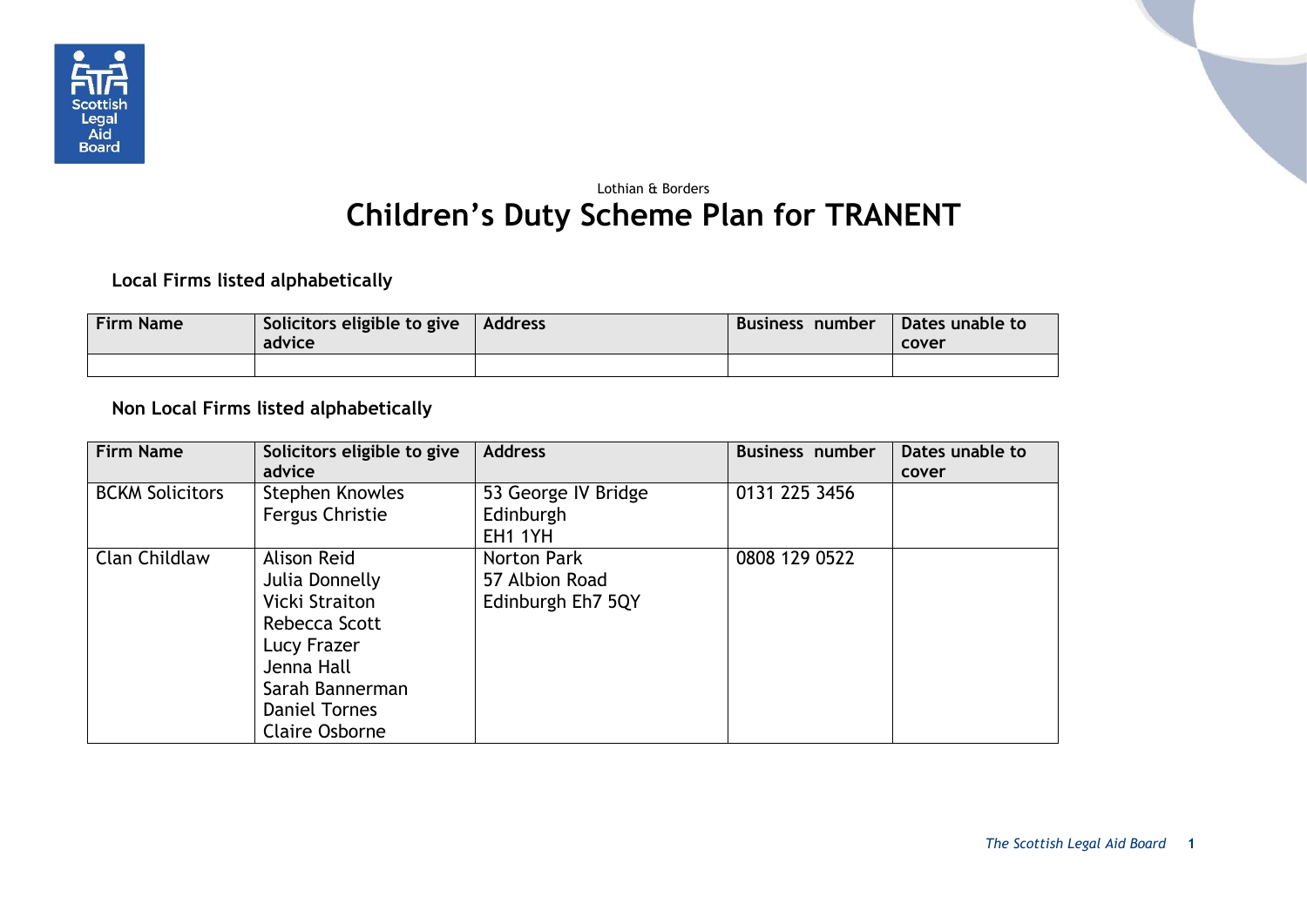| <b>Firm Name</b>                       | Solicitors eligible to give<br>advice                                                       | <b>Address</b>                                      | <b>Business number</b> | Dates unable to |
|----------------------------------------|---------------------------------------------------------------------------------------------|-----------------------------------------------------|------------------------|-----------------|
| Collins & Co<br>Defence Lawyers<br>Ltd | <b>Simon Collins</b><br>Peter Barr<br><b>Christopher MacFarlane</b><br><b>Claire Veitch</b> | 18 Cadzow Place<br>Edinburgh<br>EH7 5SN             | 0131 661 3210          | cover           |
| Fleming & Reid<br><b>Solicitors</b>    | Sandy Raeburn<br>Michael Gallen<br><b>Brian Cooney</b>                                      | 180 Hope Street<br>Glasgow<br>G <sub>2</sub> 2UE    | 0141 331 1144          |                 |
| lan C McCarthy<br><b>Solicitors</b>    | lan McCarthy<br>Jacqueline White                                                            | 905 Shettleston Road<br>Glasgow<br><b>G32 7NU</b>   | 0141 763 1366          |                 |
| Jonathon Paul<br><b>Solicitors</b>     | Jonathon Paul                                                                               | 102 Main Street<br>Alexandria<br>Dumbarton G83 0PB  | 01389 756785           |                 |
| Joseph G Boyd &<br>Co Court Lawyers    | Joseph Boyd                                                                                 | 41-43 Bread Street<br>Edinburgh<br>EH3 9AH          | 07746 767 776          |                 |
| L Kerr Solicitors                      | Lauren Kerr                                                                                 | 97-99 Glasgow Road<br>Dumbarton                     | 0739 374 6024          |                 |
| <b>LKW Solicitors</b><br>Ltd           | Khalda Wali<br>Zahra Bhatti<br>Sofia Liaquat                                                | 414 Cathcart Road<br>Glasgow<br>G42 7BZ             | 07944 562 909          |                 |
| <b>MBS Solicitors</b>                  | Alan Robertson                                                                              | 150-152 Gorgie Road<br>Edinburgh<br><b>EH11 2NT</b> | 0131 337 4100          |                 |
| <b>Millard Law</b>                     | Lucy Millard<br><b>Richard Mill</b><br>lain Leiper                                          | 69-71 Dalry Road<br>Edinburgh<br><b>EH11 2AA</b>    | 0131 322 7222          |                 |